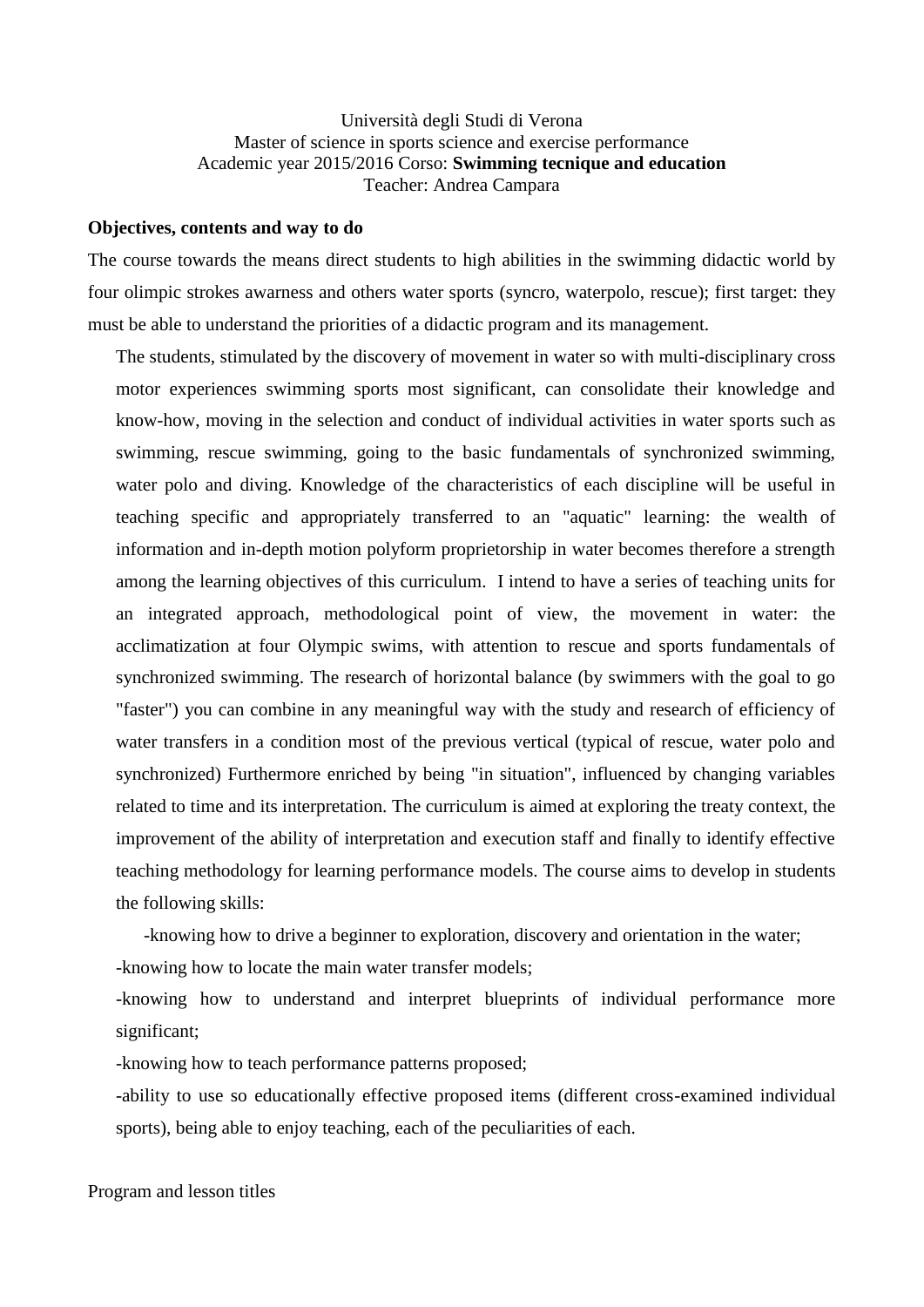The movement in water -familiarization (see-breath – are in balance). -the technique, teaching techniques, the development of sensitivity to water.

Back Crawl, Breaststroke, Dolphin -performance models: stroke amplitude and frequency ratio – arms, legs. -The didactic progression. -starts and turns (5th style)

Synchronized swimming -structure, energy assistance, individual basic fundamentals. -The teaching progression.

Rescue swimming sports -structure, energy assistance, individual basic fundamentals. -The teaching progression.

Underwater swimming -structure, energy, fundamental individual intervention (the KAD project). -The teaching progression

Water Polo -structure, energy assistance, individual basic fundamentals. -The teaching progression

Teaching methodology in water -Bernstein problem

#### Enterprise mode and admission

Classes will consist of a theoretical and practical part (water exercise) with matching rereading and poolside interpretation of work done through video analysis, focus driven. Will stimulus situations required the recognition of sensations, in finding solutions that will find the opportunity for discussion and explanation.

We will offer each student a placement test to know the prerequisites and lived "aquatic" to dial peer groups within which you may have the uniformity of approach, as a guarantee of effectiveness to the experimental teaching personnel. The test, in addition to offering the student an objective reference staff, will enable us to assess the capabilities and skills of the student within: the curriculum will appeal only to those who have already gained experience enabling the interpretation of the proposed themes evolved. Students who have previously attended and successfully passed "technique and teaching of motor activity in water", for the purposes of admission and educational technique of swimming ", will incur only a criterion of swimming abilities; students who have not attended that course, in addition to having to take the test on skills in water.